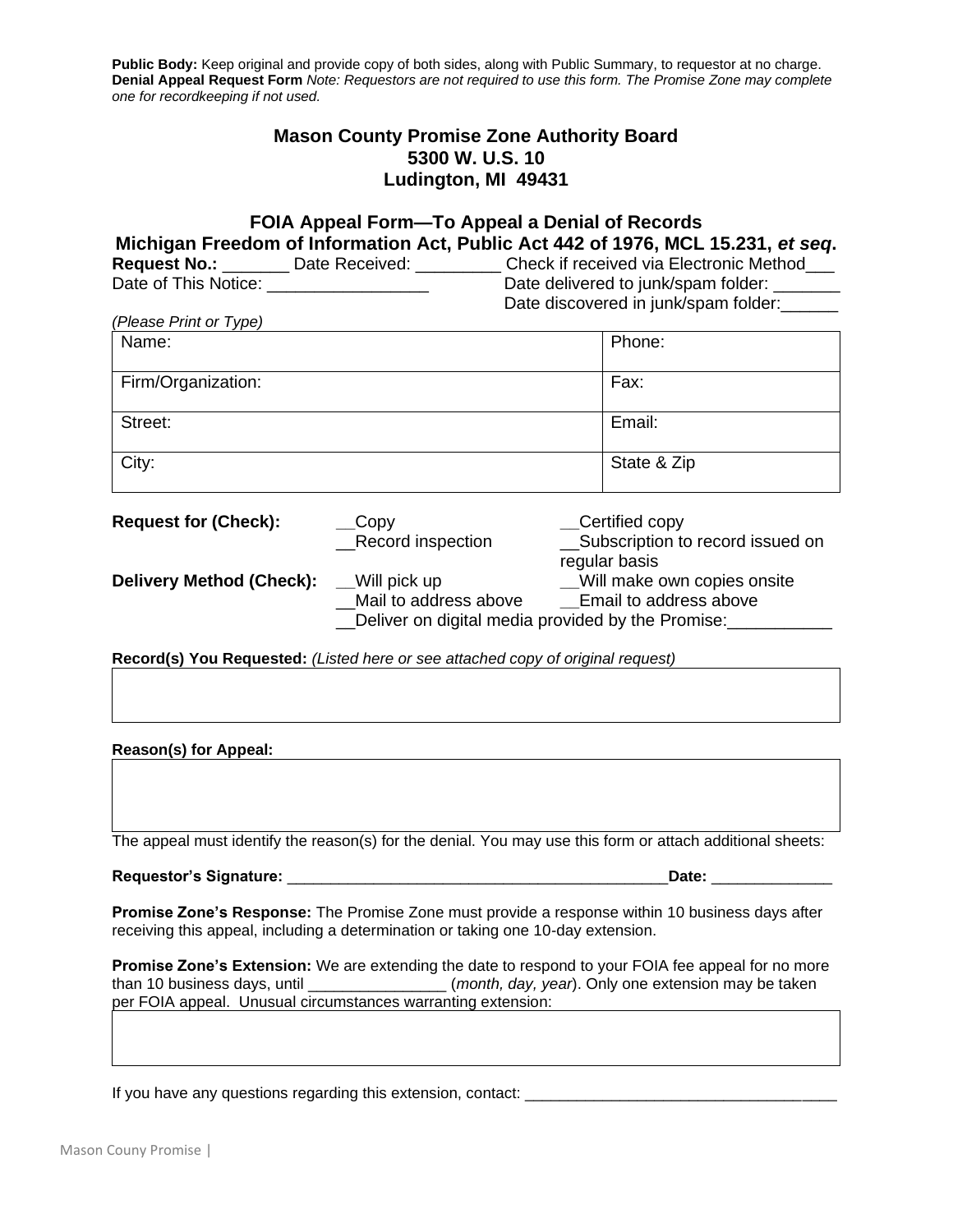**Public Body:** Keep original and provide copy of both sides, along with Public Summary, to requestor at no charge. **Denial Appeal Request Form** *Note: Requestors are not required to use this form. The Promise Zone may complete one for recordkeeping if not used.*

| <b>Promise Zone's Determination:</b> | Denial Reversed                              | Denial Upheld_ |
|--------------------------------------|----------------------------------------------|----------------|
|                                      | Denial Partially Upheld & Partially Reversed |                |

The following previously denied records will be released:

*(Adapted from: Michigan Townships Association, April 2015)*

## **Notice of Requestor's Right to Seek Judicial Review**

You are entitled under Section 10 of the Michigan Freedom of Information Act, MCL 15.240, to appeal this denial to the Mason County Promise Zone Board or to commence an action in the Circuit Court to compel disclosure of the requested records if you believe they were wrongfully withheld from disclosure. If, after judicial review, the court determines that the Promise Zone Board has not complied with MCL 15.235 in making this denial and orders disclosure of all or a portion of a public record, you have the right to receive attorneys' fees and damages as provided in MCL 15.240. (*See additional information on your rights that follows*.)

Signature of FOIA Coordinator: **with a set of the set of the set of the set of the set of the set of the set of t** 

## **FREEDOM OF INFORMATION ACT (EXCERPT)**

## **Act 442 of 1976**

**15.240.amended Options by requesting person; appeal; actions by public body; receipt of written appeal; judicial review; civil action; venue; de novo proceeding; burden of proof; private view of public record; contempt; assignment of action or appeal for hearing, trial, or argument; attorneys' fees, costs, and disbursements; assessment of award; damages.**

Sec. 10.

**\_**

(1) If a public body makes a final determination to deny all or a portion of a request, the requesting person may do 1 of the following at his or her option:

(a) Submit to the head of the public body a written appeal that specifically states the word "appeal" and identifies the reason or reasons for reversal of the denial.

(b) Commence a civil action in the circuit court, or if the decision of a state public body is at issue, the court of claims, to compel the public body's disclosure of the public records within 180 days after a public body's final determination to deny a request.

(2) Within 10 business days after receiving a written appeal pursuant to subsection (1)(a), the head of a public body shall do 1 of the following:

(a) Reverse the disclosure denial.

(b) Issue a written notice to the requesting person upholding the disclosure denial.

(c) Reverse the disclosure denial in part and issue a written notice to the requesting person upholding the disclosure denial in part.

(d) Under unusual circumstances, issue a notice extending for not more than 10 business days the period during which the head of the public body shall respond to the written appeal. The head of a public body shall not issue more than 1 notice ofextension for a particular written appeal.